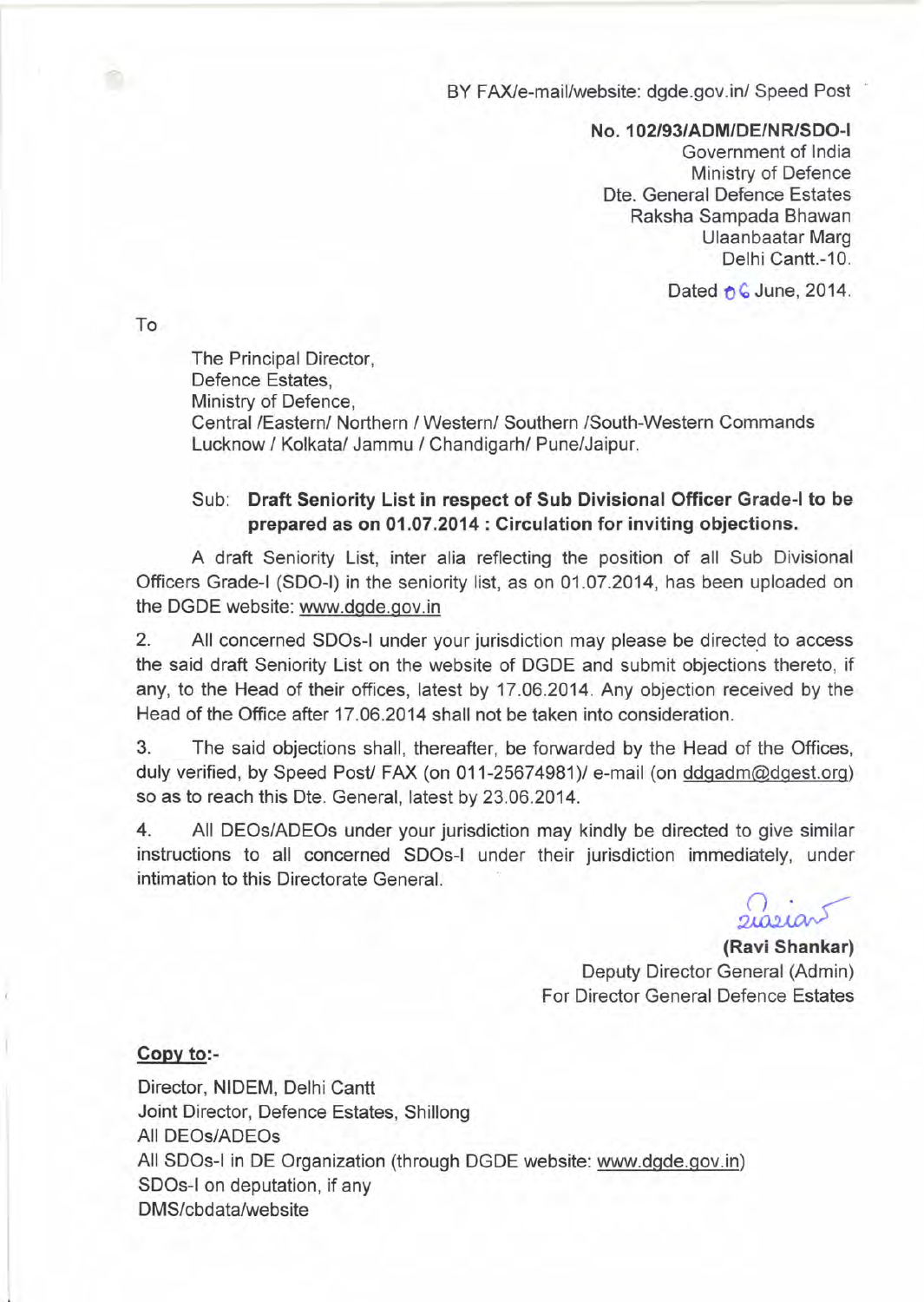| SI<br>No.        | Name of the<br>Official<br>(S/Shri) | Qualification                              | Date of<br>Birth | Date of<br>Continu-<br>ous Service | Date of<br>Joining in<br>DE Orgn. | Date of<br>Joining in<br>Present<br>Grade | Present Place of<br>Posting | With<br>effect<br>from | Remarks |
|------------------|-------------------------------------|--------------------------------------------|------------------|------------------------------------|-----------------------------------|-------------------------------------------|-----------------------------|------------------------|---------|
| l.               | K. Naresh Pathy,<br>ST              | B.E.                                       | 18.08.1978       | 01.12.2009                         | 01.12.2009                        | 01.12.2009                                | <b>DEO</b><br>Secunderabad  | 01.12.2009             | (DR)    |
| $\overline{2}$ . | Vibhav<br>Balasaheb Kotme           | SSC, Dp. in Civ<br>Eng/BE(Civil)           | 24.06.1981       | 09.04.2010                         | 09.4.2010                         | 09.04.2010                                | DEO Pune                    | 09.04 2010             | (DR)    |
| 3.               | Sodhi Singh                         | Matric/Course of<br>D'manship              | 23.03.1955       | 29.09.1977                         | 29.09.1977                        | 26.04.2010                                | Dte. DE WC                  | 04.06.2010             |         |
| 4.               | RK Sharma                           | Matric/Dip Surveyor                        | 19.01.1956       | 21.11.1977                         | 21.11.1977                        | 26.04.2010                                | DEO Udhampur                | 16.09.2010             |         |
| 5.               | Nareshwar<br>Saikia                 | <b>ITI</b> Certificate in<br>D'Manship Civ | 01.01.1957       | 28.07.1978                         | 28.07.1978                        | 26.04.2010                                | DEO Tezpur                  | 07.05.99               |         |
| 6.               | M.K. Sharma                         | Matric/ITI/Dip in<br>Civil E ngr.          | 10.01.1958       | 28.05.1979                         | 27.05.1979                        | 26.04.2010                                | DEO Udhampur                | 26.06.2006             |         |
| 7.               | Madan Lal<br>Manhas                 | Matric / 3yrs Dip in<br>Civil Engg.        | 08.04.1958       | 18.06.1979                         | 18.06.1979                        | 26.04.2010                                | Dte. DE NC                  | 21.05.2010             |         |

## DRAFT NOMINAL ROLL/SENIORITY LIST OF SUB DIVISIONAL OFFICER GRADE~I (NON~GAZETTED) OF DEFENCE ESTATES ORGANIZATION AS ON 01.07.2014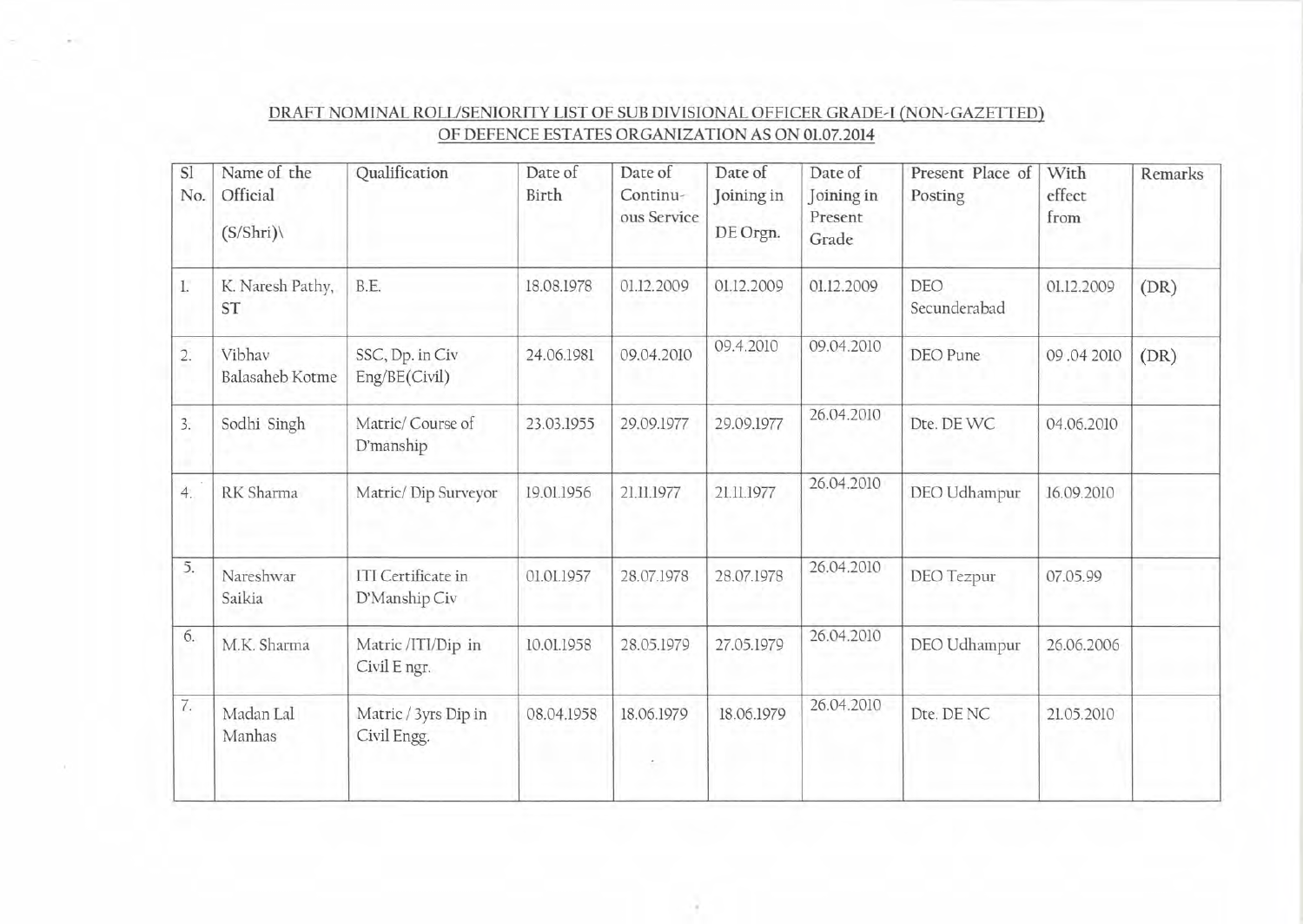| SI<br>No. | Name of the<br>Official<br>(S/Shri) | Qualification                                                           | Date of<br>Birth | Date of<br>Continu-<br>ous Service | Date of<br>Joining in<br>DE Orgn. | Date of<br>Joining in<br>Present<br>Grade | Present Place of<br>Posting | With<br>effect<br>from | Remarks |
|-----------|-------------------------------------|-------------------------------------------------------------------------|------------------|------------------------------------|-----------------------------------|-------------------------------------------|-----------------------------|------------------------|---------|
| 8.        | Mazail Singh                        | Matric / Diploma in<br>Surveyor                                         | 15.02.1959       | 15.11.1979                         | 15.11.1979                        | 26.04.2010                                | DEO Jalandhar               | 21.07.2006             |         |
| 9.        | <b>Bal Krishna</b><br>Mehta         | Matric/Dip in<br>D'manship Civ.                                         | 25.12.1958       | 19.07.1980                         | 19.07.1980                        | 26.04.2010                                | DEO Agra                    | 28.06.2010             |         |
| 10.       | Vijay Kumar                         | Matric / 3yrs Dip in<br>Civil Engg.                                     | 10.03.1963       | 19.04.1982                         | 19.04.1982                        | 26.04.2010                                | Sub<br>Office<br>Rajouri    | 03.05.2010             |         |
| 11.       | Ashok Kumar,<br>SC                  | Matric/Dip in S/<br>D'man Course                                        | 07.06.1958       | 29.09.1982                         | 29.09.1982                        | 26.04.2010                                | DEO Jammu                   | 01.09.2006             |         |
| 12.       | Faiz Ahmed<br>Buchh                 | PUC/2 Yrs Dip Course<br>in D'man ship/ 3 Years<br>Diploma in Civil Eng. | 01.03.1962       | 26.11.1983                         | 26.11.1983                        | 26.04.2010                                | DEO Srinagar                | 29.09.2011             |         |
| 13.<br>w  | B.B.Hembram,<br>ST                  | D'man (civil) and +2<br>Arts                                            | 11.03.1967       | 03.10.1989                         | 03.10.1989                        | 26.04.2010                                | Dte.DE EC                   | 19.07.2010             |         |
| 14.       | Ram Kumar, ST                       | BA/2 Yrs Dep. In<br>D'man ship                                          | 25.03.1970       | 09.10.1997                         | 09.10.1997                        | 26.04.2010                                | Dte. DE,<br>Lucknow         | 25.07.2006             |         |
| 15.       | KB Paunikar, ST                     | Surveyor, ITI                                                           | 31.08.1976       | 11.09.1998                         | 11.09.1998                        | 26.04.2010                                | DEO Goa                     | May.2010               |         |

 $\sim$